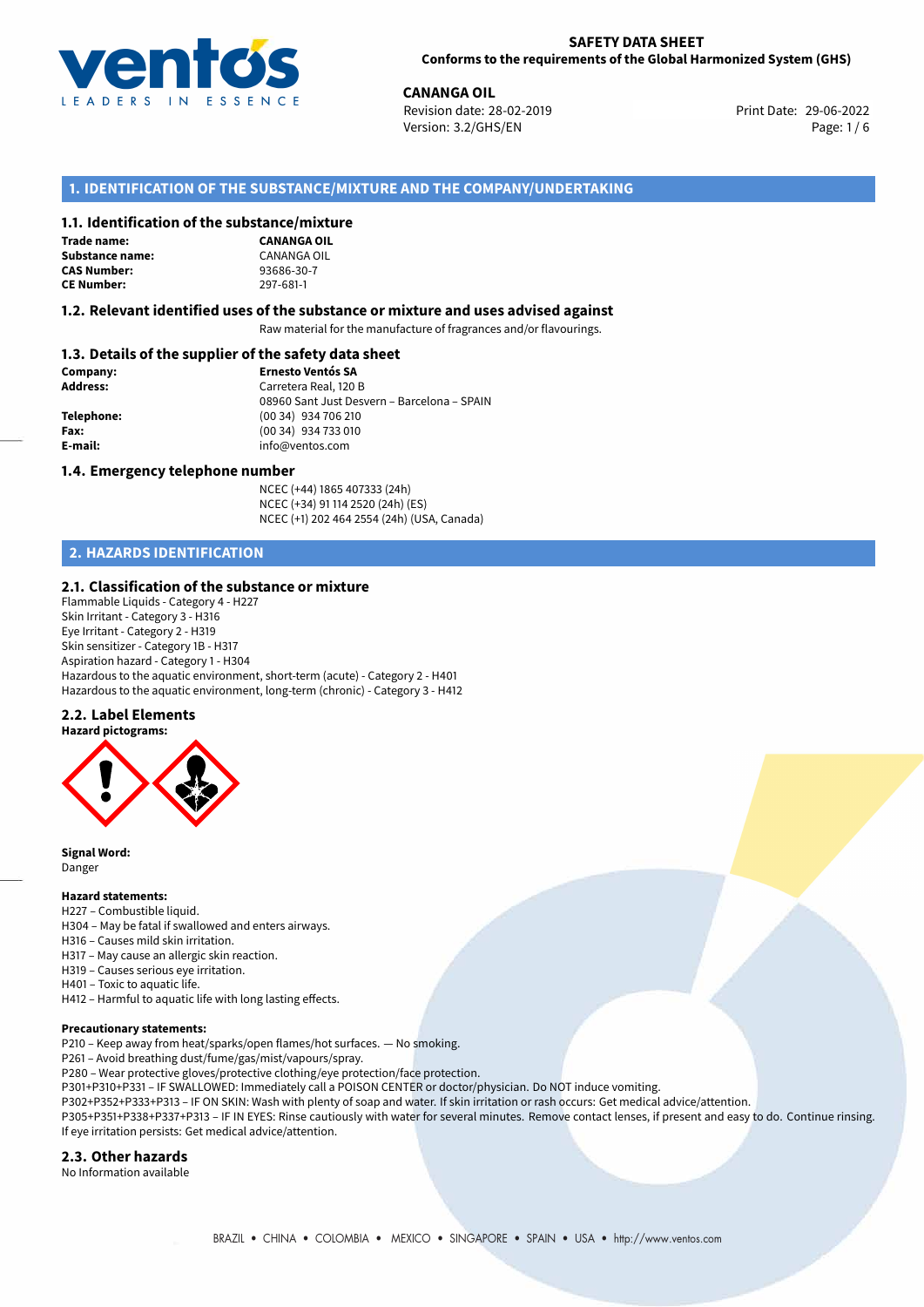

**CANANGA OIL**<br>
Revision date: 28-02-2019 **Print Date: 29-06-2022** Version: 3.2/GHS/EN Page: 2 / 6

# **3. COMPOSITION/INFORMATION ON INGREDIENTS**

## **3.1. Substances**

| Chemical name: | CANANGA OIL |
|----------------|-------------|
| CAS number:    | 93686-30-7  |
| EC number:     | 297-681-1   |

#### **Hazardous constituents:**

| <b>Chemical Name</b>     | % (w/w)        | <b>CAS No</b><br><b>EC No</b> | <b>Classification according to GHS</b>                                                                                                                                                                                                                                                  |  |
|--------------------------|----------------|-------------------------------|-----------------------------------------------------------------------------------------------------------------------------------------------------------------------------------------------------------------------------------------------------------------------------------------|--|
| BETA-CARYOPHYLLENE       | $>25$ ; $<$ 50 | $87 - 44 - 5$<br>201-746-1    | Skin sensitizer - Category 1B - H317<br>Aspiration hazard - Category 1 - H304<br>Hazardous to the aquatic environment, long-term (chronic) - Category 4 - H413                                                                                                                          |  |
| <b>BENZYL BENZOATE</b>   | $>1$ ; <10     | $120 - 51 - 4$<br>204-402-9   | Acute Toxicity - Category 4 (oral) - H302<br>Acute Toxicity - Category 5 (dermal) - H313<br>Hazardous to the aquatic environment, short-term (acute) - Category 1 - H400<br>Hazardous to the aquatic environment, long-term (chronic) - Category 2 - H411                               |  |
| <b>METHYL BENZOATE</b>   | $\geq$ 1; <10  | $93 - 58 - 3$<br>202-259-7    | Flammable Liquids - Category 4 - H227<br>Acute Toxicity - Category 4 (oral) - H302<br>Skin Irritant - Category 3 - H316                                                                                                                                                                 |  |
| PARA-CRESYL METHYL ETHER | $≥1;$ < 10     | 104-93-8<br>203-253-7         | Flammable Liquids - Category 4 - H227<br>Acute Toxicity - Category 4 (oral) - H302<br>Skin Irritant - Category 2 - H315<br>Toxic to reproduction - Category 2 - H361<br>Hazardous to the aquatic environment, short-term (acute) - Category 3 - H402                                    |  |
| LINALOOL                 | $>1$ ; <10     | 78-70-6<br>201-134-4          | Flammable Liquids - Category 4 - H227<br>Acute Toxicity - Category 5 (oral) - H303<br>Skin Irritant - Category 2 - H315<br>Eye Irritant - Category 2A - H319<br>Skin sensitizer - Category 1B - H317<br>Hazardous to the aquatic environment, short-term (acute) - Category 3 - H402    |  |
| <b>GERANIOL</b>          | $>1$ ; <10     | $106 - 24 - 1$<br>203-377-1   | Acute Toxicity - Category 5 (oral) - H303<br>Skin Irritant - Category 2 - H315<br>Serious eye damage - Category 1 - H318<br>Skin sensitizer - Category 1B - H317<br>Hazardous to the aquatic environment, short-term (acute) - Category 3 - H402                                        |  |
| <b>FARNESOL</b>          | $>1$ ; <10     | 4602-84-0<br>225-004-1        | Skin Irritant - Category 2 - H315<br>Eye Irritant - Category 2A - H319<br>Skin sensitizer - Category 1B - H317<br>Hazardous to the aquatic environment, long-term (chronic) - Category 1 - H410                                                                                         |  |
| <b>BENZYL ACETATE</b>    | $>1$ ; <10     | 140-11-4<br>205-399-7         | Acute Toxicity - Category 5 (oral) - H303<br>Hazardous to the aquatic environment, short-term (acute) - Category 2 - H401<br>Hazardous to the aquatic environment, long-term (chronic) - Category 3 - H412                                                                              |  |
| <b>BENZYL SALICYLATE</b> | $>0.1$ ; $<$ 1 | 118-58-1<br>204-262-9         | Acute Toxicity - Category 5 (oral) - H303<br>Eye Irritant - Category 2B - H320<br>Skin sensitizer - Category 1B - H317<br>Hazardous to the aquatic environment, short-term (acute) - Category 2 - H401<br>Hazardous to the aquatic environment, long-term (chronic) - Category 3 - H412 |  |
| <b>METHYL EUGENOL</b>    | $>0.1$ ; <1    | $93-15-2$<br>202-223-0        | Acute Toxicity - Category 4 (oral) - H302<br>Germ cell mutagenicity - Category 2 - H341<br>Carcinogenicity - Category 2 - H351<br>Hazardous to the aquatic environment, short-term (acute) - Category 2 - H401                                                                          |  |

[See the full text of the hazard statements in section 16.](#page-4-0)

# **3.2. Mixtures**

Not applicable.

**4. FIRST-AID MEASURES**

## **4.1. Description of necessary first aid measures**

Ingestion: **All and Struth With Water.** Rinse mouth with water. Obtain medical advice. Keep at rest. Do not induce vomiting. Eye contact: In case of contact with eyes, rinse immediately with plenty of water for at least 15 minutes and seek medical advice.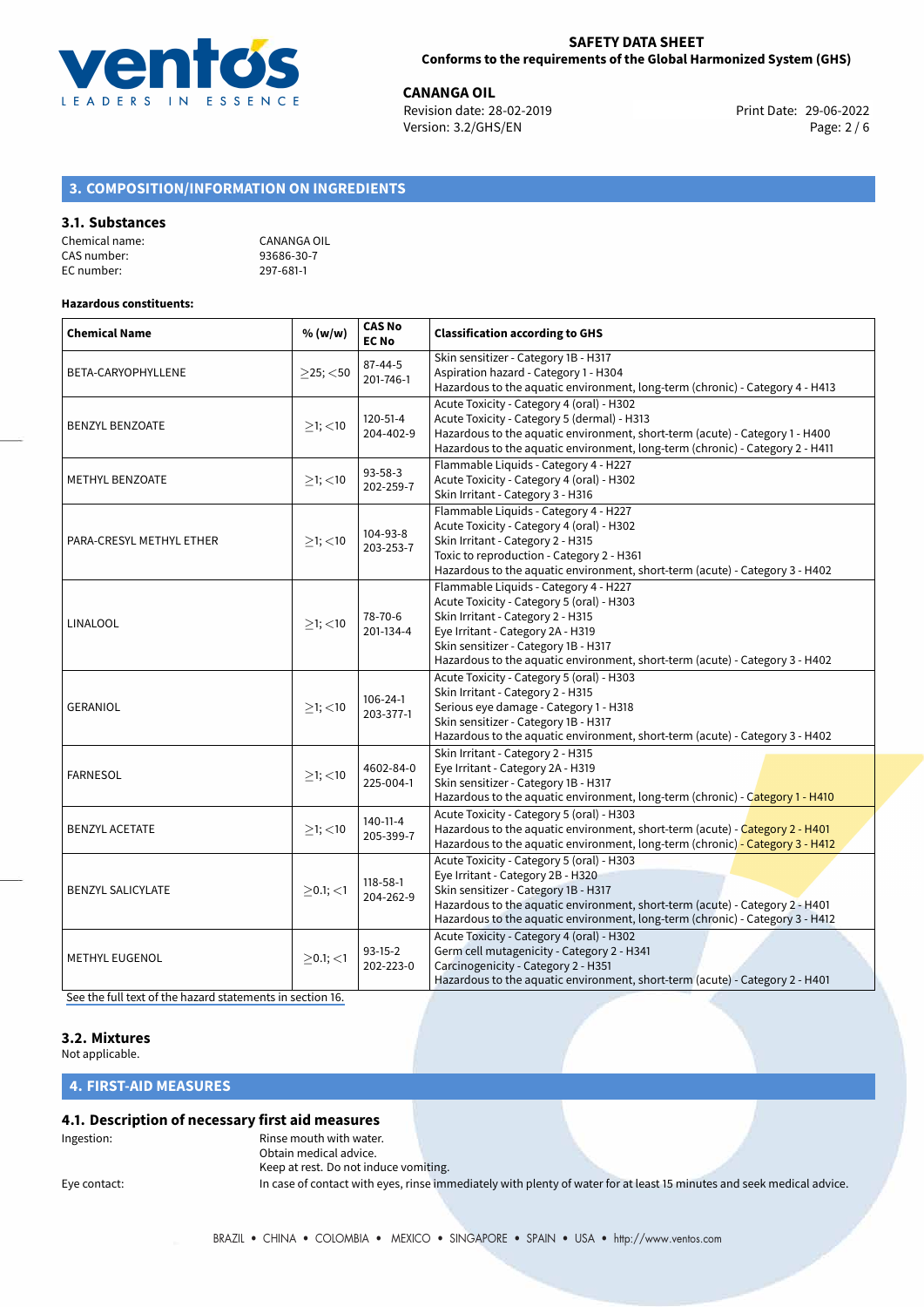

**CANANGA OIL**<br>
Revision date: 28-02-2019 **Print Date: 29-06-2022** Version: 3.2/GHS/EN Page: 3 / 6

| Inhalation:   | Remove person to fresh air and keep at rest.       |  |
|---------------|----------------------------------------------------|--|
|               | Seek immediate medical advice.                     |  |
| Skin contact: | Take off immediately all contaminated clothing.    |  |
|               | Thoroughly wash affected skin with soap and water. |  |
|               | Seek medical attention if symptoms persist.        |  |

# **4.2. Most important symptoms and effects, both acute and delayed**

No information available.

# **4.3. Indication of any immediate medical attention and special treatment needed**

No information available.

## **5. FIRE-FIGHTING MEASURES**

## **5.1. Extinguishing Media**

Water spray, carbon dioxide, dry chemical powder or appropriate foam. For safety reasons do not use full water jet.

# **5.2. Special hazards arising from the substance or mixture**

Known or Anticipated Hazardous Products of Combustion: Emits toxic fumes under fire conditions.

## **5.3. Advice for firefighters**

High temperatures can lead to high pressures inside closed containers. Avoid inhalation of vapors that are created. Use appropriate respiratory protection. Do not allow spillage of fire to be poured into drains or watercourses. Wear self-contained breathing apparatus and protective clothing.

## **6. ACCIDENTAL RELEASE MEASURES**

## **6.1. Personal precautions, protective equipment and emergency procedures**

Evacuate surronding areas. Ensure adequate ventilation. Keep unnecessary and unprotected personnel from entering. Do not breathe vapor/spray. Avoid contact with skin and eyes. Information regarding personal protective measures: see section 8.

## **6.2. Environmental precautions**

To avoid possible contamination of the environment, do not discharge into any drains, surface waters or groundwaters.

## **6.3. Methods and materials for containment and cleaning up**

Cover with an inert, inorganic, non-combustible absorbent material (e.g. dry-lime, sand, soda ash). Place in covered containers using non-sparking tools and transport outdoors. Avoid open flames or sources of ignition (e.g. pilot lights on gas hot water heater). Ventilate area and wash spill site after material pickup is complete.

## **6.4. Reference to other sections**

Information regarding exposure controls, personal protection and disposal considerations can be found in sections 8 and 13.

## **7. HANDLING AND STORAGE**

## **7.1. Precautions for safe handling**

Do not store or handle this material near food or drinking water. Do not smoke. Avoid contact with the eyes, skin and clothing. Wear protective clothing and use glasses. Observe the rules of safety and hygiene at work. Keep in the original container or an alternative made from a compatible material.

# **7.2. Conditions for safe storage, including any incompatibilities**

Store in tightly closed and preferably full containers in a cool, dry and ventilated area, protected from light. Keep away from sources of ignition (e.g. hot surfaces, sparks, flame and static discharges). Keep away from incompatible materials (see section 10).

# **7.3. Specific end use(s)**

No information available.

## **8. EXPOSURE CONTROLS AND PERSONAL PROTECTION**

## **8.1. Control parameters**

Components with occupational exposure limits: None known.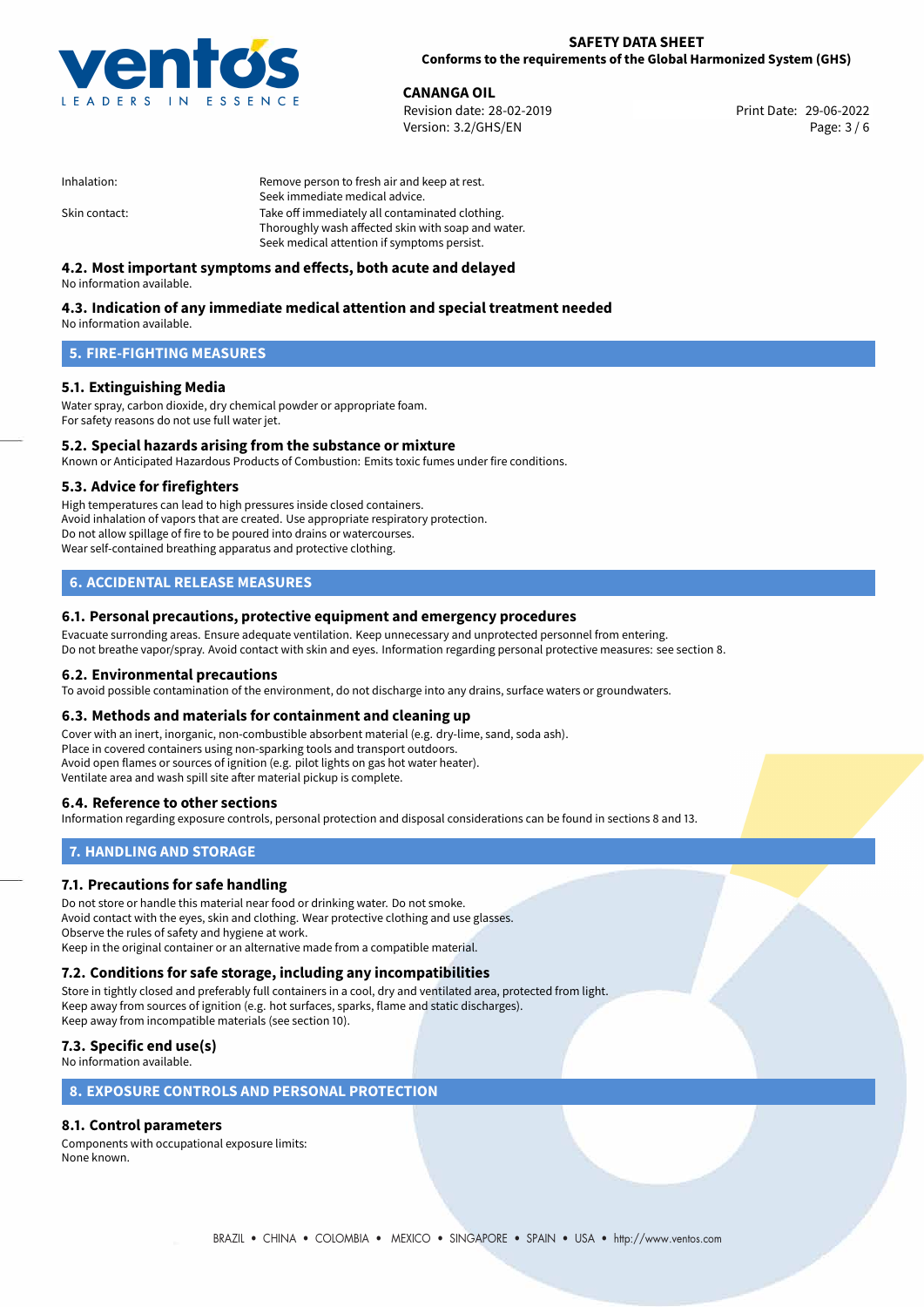

**CANANGA OIL**<br>
Revision date: 28-02-2019 **Print Date: 29-06-2022** Version: 3.2/GHS/EN Page: 4 / 6

## **8.2. Exposure controls**

Measures should be taken to prevent materials from being splashed into the body. Provide adequate ventilation, according to the conditions of use. Use a mechanical exhaust if required.

#### **8.3. Individual protection measures, such as personal protective equipment**

| Eye/Face protection:             | Chemical safety goggles are recommended. Wash contaminated goggles before reuse.                                                            |
|----------------------------------|---------------------------------------------------------------------------------------------------------------------------------------------|
| Hand Protection:                 | Chemical-resistant gloves are recommended. Wash contaminated gloves before reuse.                                                           |
| Body protection:                 | Personal protective equipment for the body should be selected based on the task being performed and the risks<br>involved.                  |
| Respiratory Protection:          | In case of insufficient ventilation, use suitable respiratory equipment.                                                                    |
| Environmental exposure controls: | Emissions from ventilation or process equipment should be checked to ensure they comply with environmental<br>protection legislation.       |
|                                  | In some cases, filters or engineering modifications to the process equipment will be necessary to reduce emissions to<br>acceptable levels. |
|                                  |                                                                                                                                             |

## **9. PHYSICAL AND CHEMICAL PROPERTIES**

## **9.1. Information on basic physical and chemical properties**

| Appearance:                            | Liquid                                |
|----------------------------------------|---------------------------------------|
| Colour:                                | Conforms to standard                  |
| Odour:                                 | Conforms to standard                  |
| Odour theshold:                        | Not determined                        |
| pH:                                    | Not determined                        |
| Melting point/freezing point:          | Not determined                        |
| Boling point/boiling range:            | Not determined                        |
| Flash point:                           | $65^{\circ}$ C                        |
| Evaporation rate:                      | Not determined                        |
| Flammability:                          | Not determined                        |
| Lower flammability/Explosive limit:    | Not determined                        |
| Upper flammability/Explosive limit:    | Not determined                        |
| Vapour pressure:                       | Not determined                        |
| Vapour Density:                        | Not determined                        |
| Density:                               | $0,9-0,93$ g/mL (20°C)                |
| Relative density:                      | $0,9-0,93(20^{\circ}C)$               |
| Water solubility:                      | NOT COMPLETELY SOLUBLE IN ETHANOL 95‡ |
| Solubility in other solvents:          | SOLUBLE IN ETHANOL                    |
| Partition coefficient n-octanol/water: | Not determined                        |
| Auto-ignition temperature:             | Not determined                        |
| Decomposition temperature:             | Not determined                        |
| Viscosity, dynamic:                    | Not determined                        |
| Viscosity, kinematic:                  | Not determined                        |
| Explosive properties:                  | Not determined                        |
| Oxidising properties:                  | Not determined                        |

## **10. STABILITY AND REACTIVITY**

#### **10.1. Reactivity**

No hazardous reactions if stored and handled as prescribed/indicated.

## **10.2. Chemical stability**

The product is stable if stored and handled as prescribed/indicated.

#### **10.3. Possibility of hazardous reactions**

No hazardous reactions if stored and handled as prescribed/indicated.

#### **10.4. Conditions to Avoid**

Conditions to Avoid: Excessive heat, flame or other ignition sources.

#### **10.5. Incompatible materials**

Avoid contact with strong acids and bases and oxidizing agents.

#### **10.6. Hazardous decomposition products**

During combustion may form carbon monoxide and unidentified organic compounds.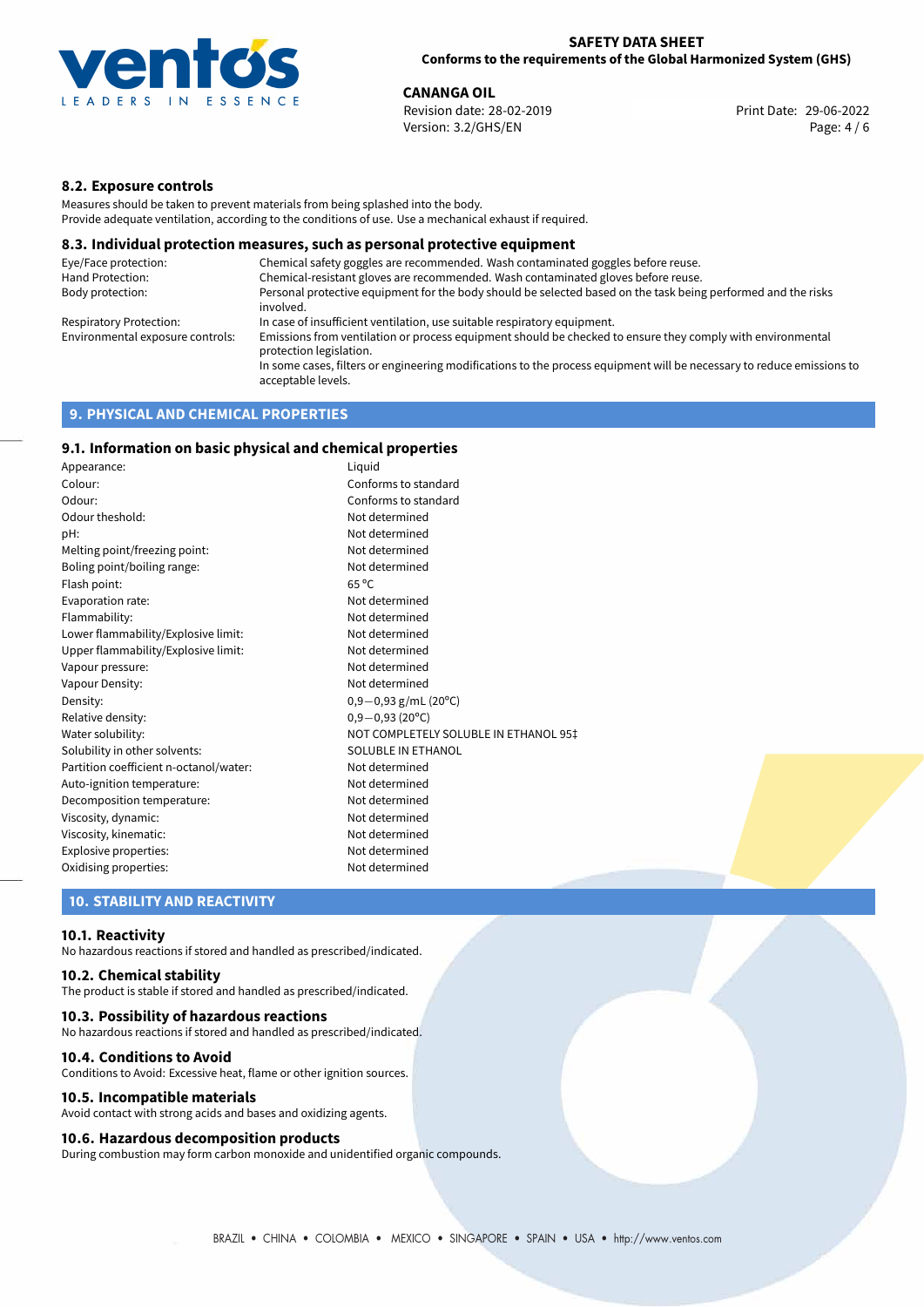

**CANANGA OIL**<br>
Revision date: 28-02-2019 **Print Date: 29-06-2022** Version: 3.2/GHS/EN Page: 5 / 6

# **11. TOXICOLOGICAL INFORMATION**

| Acute toxicity                    | Based on the data available, the criteria for classification are not met. |
|-----------------------------------|---------------------------------------------------------------------------|
| Skin corrosion/irritation         | Causes mild skin irritation.                                              |
| Serious eye damage/irritation     | Causes serious eye irritation.                                            |
| Respiratory or skin sensitisation | May cause an allergic skin reaction.                                      |
| Germ cell mutagenicity            | Based on the data available, the criteria for classification are not met. |
| Carcinogenicity                   | Based on the data available, the criteria for classification are not met. |
| Reproductive toxicity             | Based on the data available, the criteria for classification are not met. |
| STOT-single exposure              | Based on the data available, the criteria for classification are not met. |
| <b>STOT-repeated exposure</b>     | Based on the data available, the criteria for classification are not met. |
| <b>Aspiration hazard</b>          | May be fatal if swallowed and enters airways.                             |

# **12. ECOLOGICAL INFORMATION**

## **12.1. Toxicity**

**Assessment:**

Toxic to aquatic life. Harmful to aquatic life with long lasting effects. **Experimental/calculated data:** No information available.

# **12.2. Degradability**

No information available.

#### **12.3. Bioaccumulative potential**

No information available.

## **12.4. Soil mobility**

No information available.

## **12.5. Other adverse effects**

See also sections 6, 7, 13 and 15 Do not allow to get into waste water or waterways.

## **13. DISPOSAL CONSIDERATIONS**

## **13.1. Waste treatment methods**

Dispose of in accordance with national and local environmental regulations.

## **14. TRANSPORT INFORMATION**

|                                  | <b>ADR/RID/ADN</b>                | <b>IMDG</b>                       | <b>IATA-ICAO</b>                  |
|----------------------------------|-----------------------------------|-----------------------------------|-----------------------------------|
| 14.1. UN Number                  | Not classified as hazardous goods | Not classified as hazardous goods | Not classified as hazardous goods |
| 14.2. UN Proper Shipping Name    | Not applicable                    | Not applicable                    | Not applicable                    |
| 14.3. Transport Hazard Class(es) | Not applicable                    | Not applicable                    | Not applicable                    |
| 14.4. Packing Group              | Not applicable                    | Not applicable                    | Not applicable                    |
| 14.5. Environmental hazards      | No                                | <b>No</b>                         | <b>No</b>                         |
| Additional information           |                                   |                                   |                                   |

## **14.6 Special precautions for user**

None known

## **14.7. Transport in bulk according to Annex II of MARPOL 73/78 and the IBC Code**

No information available

# **15. REGULATORY INFORMATION**

#### **15.1. Safety, health and environmental regulations/legislation specific for the substance or mixture** No information available

# <span id="page-4-0"></span>**16. OTHER INFORMATION**

**Full text of the R-phrases, hazard statements and precautionary statements mentioned in section 3:** H227 – Combustible liquid.

H302 – Harmful if swallowed.